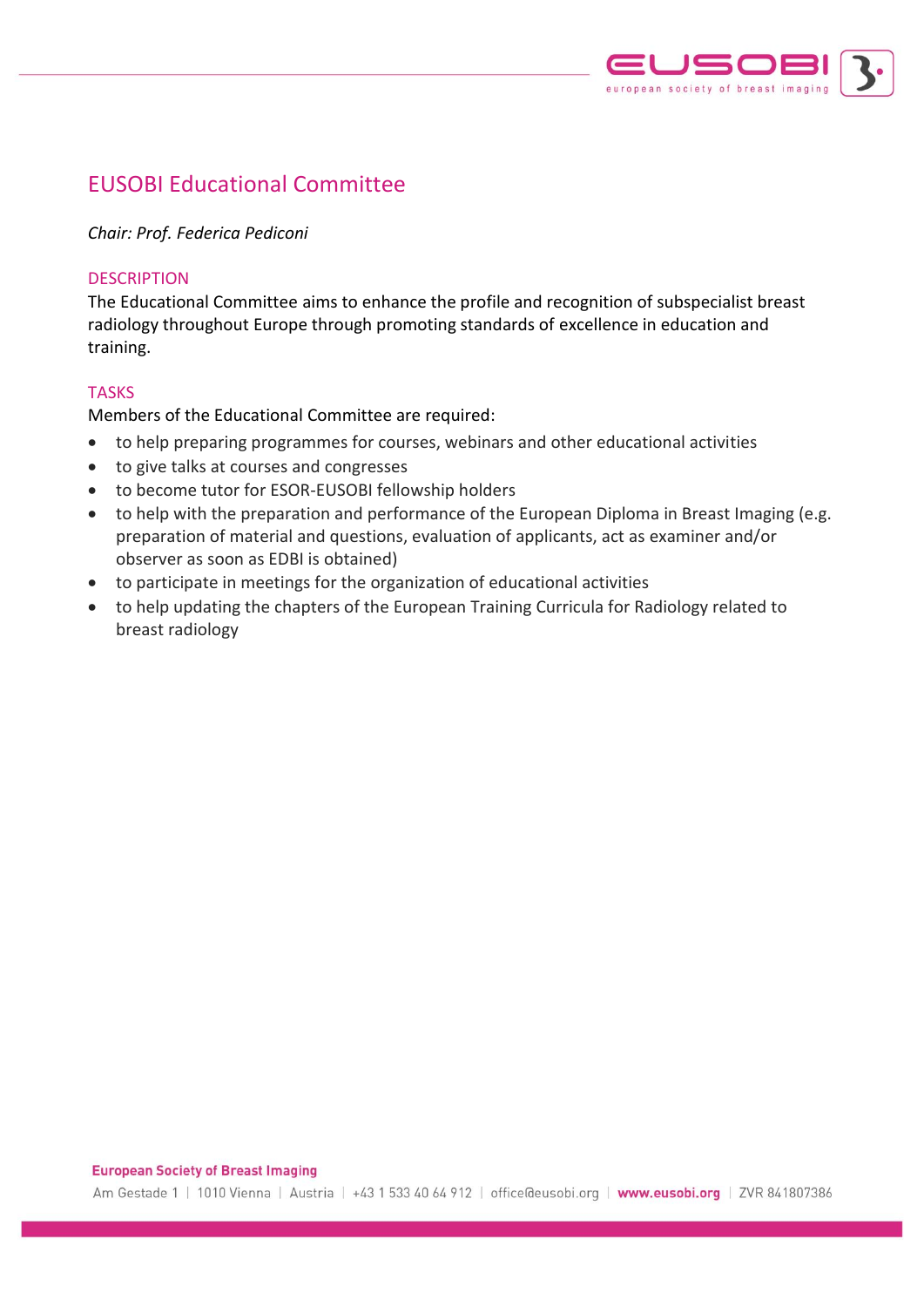

# EUSOBI International Relations Committee

## *Chair: Prof. Michael Fuchsjäger*

### **DESCRIPTION**

The International Relations Committee aims to create connections and foster liaisons with other European and international societies, as well as to increase EUSOBI's offer and visibility to enhance and elevate the level of radiologic breast examination.

### TASKS

The International Relations Committee members are involved:

- in public relation initiatives of the society
- in the organisation of "Meets-sessions" at our own annual scientific meeting and vice versa at annual meetings or related societies
- in the cooperation and the creation of Memorandum of Understandings with European and international societies
- in other initiatives like education and training of underserved countries/regions
- in the provision of educational programmes and outreach
- in spotlighting relevant issues identified through committee programmes and supporting research

#### **European Society of Breast Imaging**

Am Gestade 1 | 1010 Vienna | Austria | +43 1 533 40 64 912 | office@eusobi.org | www.eusobi.org | ZVR 841807386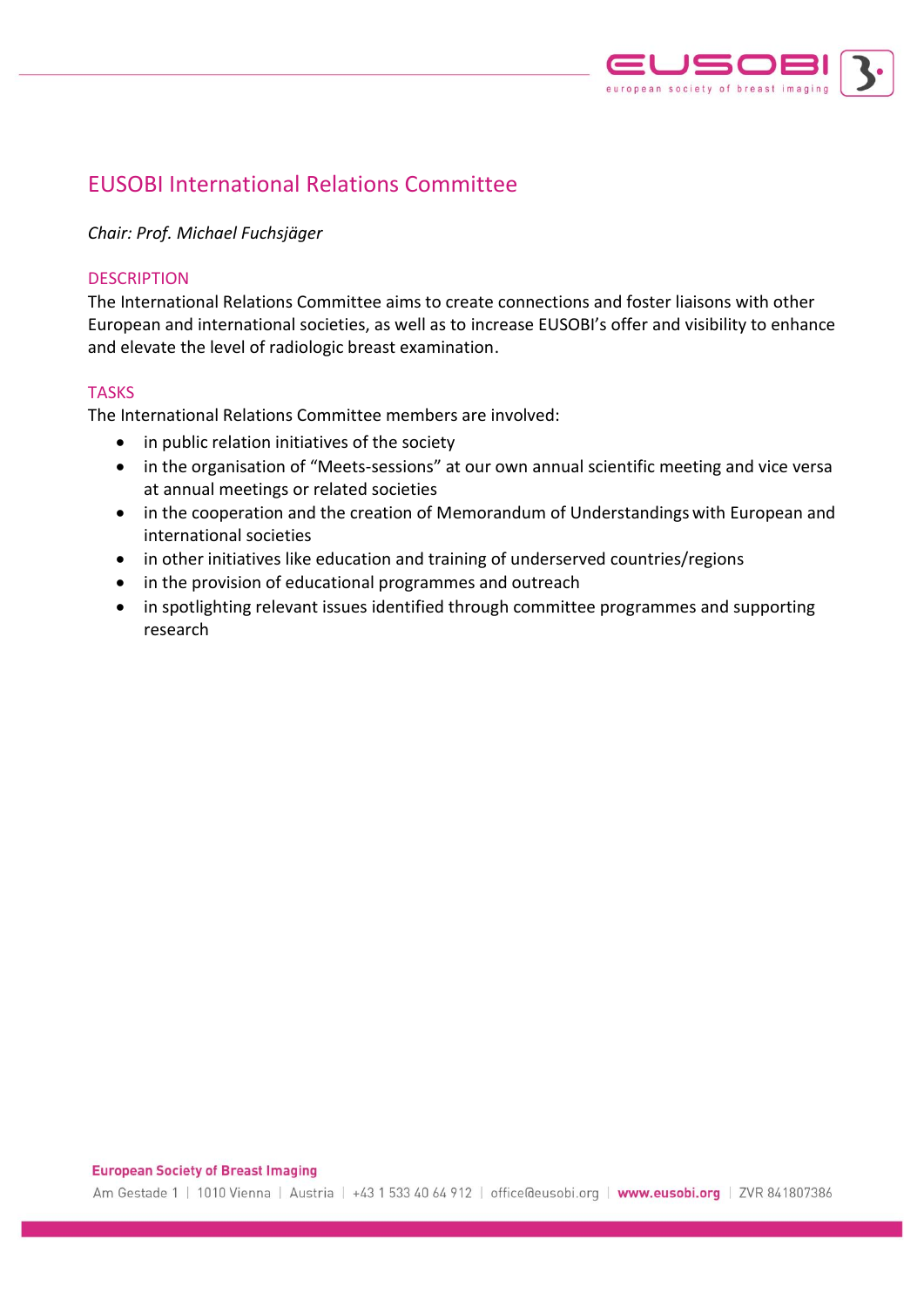

# EUSOBI Scientific Committee

*Chair: Dr. Ritse M. Mann*

### **DESCRIPTION**

The scientific committee of EUSOBI aims to promote the performance of science in breast imaging and the integration of scientific results in clinical practice.

### TASKS

The Scientific Committee members are involved:

- in the evaluation of abstracts submitted to the EUSOBI Annual Scientific Meeting
- in preparing the scientific programme for the EUSOBI Annual Scientific Meeting
- in the evaluation/approval of external studies and questionnaires that are sent to EUSOBI members
- in the generation of evidence based EUSOBI guidelines and recommendations
- in the recommendation of articles, papers, guidelines and useful links for the EUSOBI website

#### **European Society of Breast Imaging**